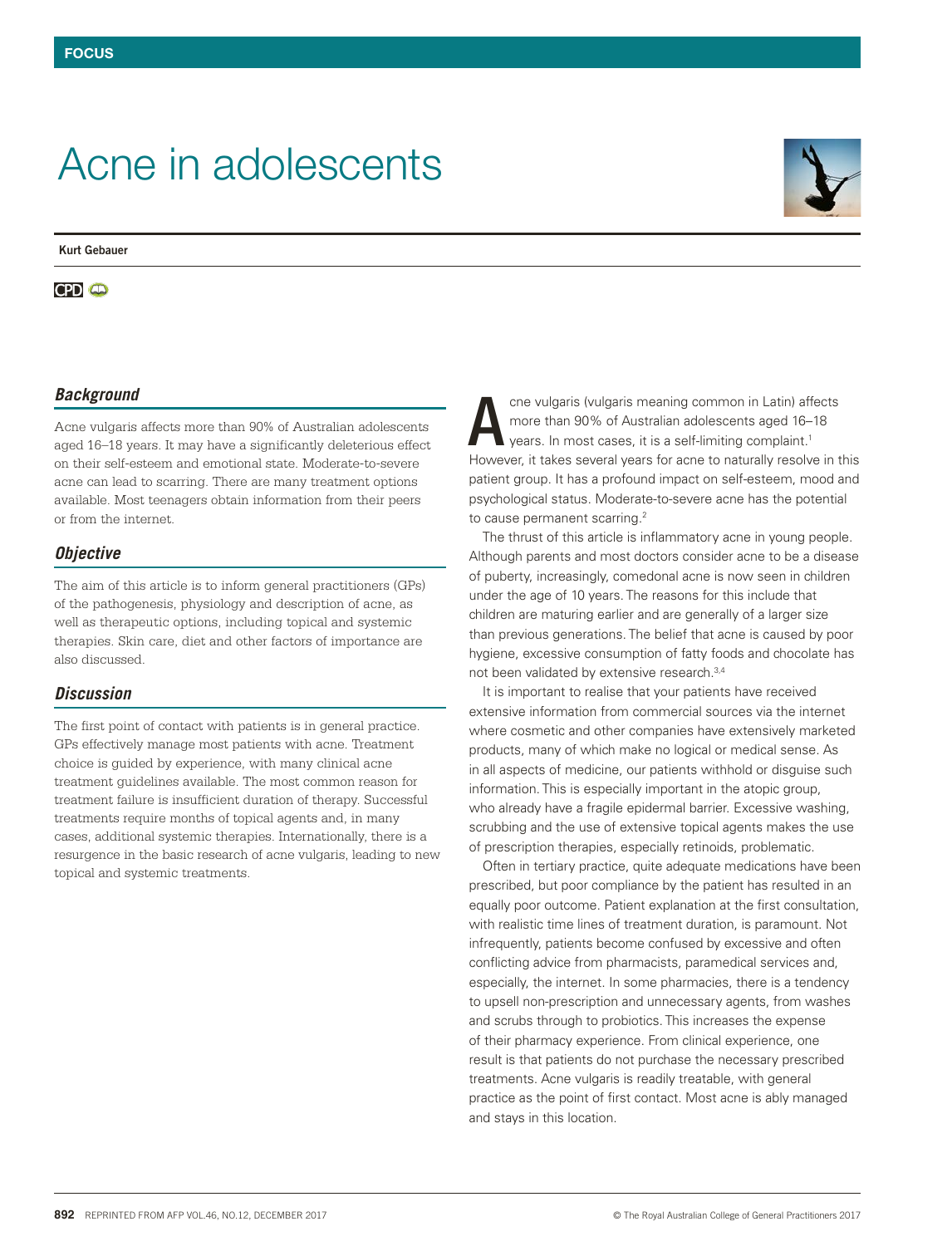# Pathophysiology of inflammatory acne

Four main factors are involved in the development of acne:

- 1. Abnormal follicular keratinocyte hyperproliferation, leading to the formation of a follicular plug
- 2. Increased sebum production within sebaceous follicles
- 3. Proliferation of microorganisms (eg *Propionibacterium acnes*) in the retained sebum
- 4. Inflammation

There is a strong genetic element in many patients. All acne, including comedonal acne, has an inflammatory basis.

# Clinical features

Acne lesions are clinically classified as comedones, pustules, nodules, cysts and scars. Comedones are the distinguishing features between acne rosacea and acne vulgaris. They are keratin-filled plugs that can be described as open or closed. Open comedones are commonly referred to as blackheads; the black appearance is due to oxidisation of keratin plugs. Closed comedones are whiteheads. Pustules occur when follicular inflammation is such that large collections of neutrophils collect. Cysts are follicular-lined keratin-filled structures that dilate. Nodules occur when there is further inflammation. These are clinically red, tender, palpable lesions. This is where the follicular structures have ruptured. Scarring can be the final outcome once healed.

### **Scars**

Many variations of scarring occur in acne. These include ice-pick (narrow and deep), hypertrophic (heaped and smooth) and atrophic scars (flat and slightly depressed) with a thinner epidermal surface. Finally, keloids and hypertrophic scars extend well beyond the site of original inflammation. These occur in the more severe forms of acne and once present they are permanent. Physical treatment modalities may help reduce such scarring but do so poorly.<sup>5</sup> Patients usually present with a range of clinical lesions from comedones through to cysts. Equally, when scarring is present there is usually a variety of different clinical scars.

## Mangement of acne

In acne, we are treating two linked conditions. One is the physical appearance and the other is the psychological effect.<sup>2</sup> Unfortunately, there is frequently no obvious link between the two. Patients with quite minimal acne may be emotionally devastated and considerably impaired by their perception of their acne. Occasionally, patients with quite severe nodular cystic acne and scarring appear in the consultation to be minimally affected and have low levels of enthusiasm for treatment. Rarely, patients, predominantly young women, present with minimal acne but significant visible cutaneous damage from picking and scratching, frequently leaving many hypopigmented scars. This type of acne is known as acne excoriee. These patients compulsively pick at their skin, creating more damage than the original acne. The general practitioner (GP) has a better chance of measuring both

aspects because of a longer relationship with the patients and/or their family. It is very difficult for a specialist to make a detailed assessment of the psychological effects and emotional impact of acne. There are clinical office tools that some dermatologists use as a way of recording the emotional aspects of patients' acne.<sup>6</sup>

There are still many misconceptions about acne.<sup>1</sup> In nearly all teenage patients, it is not caused by abnormal hormone levels. There is a separate subset in mature adult females known as 'hormonal acne'. This is a steadily increasing group presenting to medical practitioners. The majority of patients in this subset have developed acne in their second or later decades of life. This has a much more chronic and clinically low-grade appearance that persists for many years. The reasons for this have not been elucidated and are presently the subject of much research.<sup>7</sup>

#### Skin care

Generally, heavy cleansing, milder cheaper soaps and washes, scrubbing/exfoliating cause further irritation to the epidermis and blockage of sebaceous glands by causing damage and inflammation of the epidermal barrier. Patients with acne complain of being excessively oily. Therefore, moisturisers are not routinely needed in this group. Squeezing and picking at lesions only leads to follicular rupture and more nodular inflammatory acne. Oil-free make-up is permitted. Oil-free sunscreen is a requirement as sunburn causes swelling of the epidermis, which creates more blockage and more acne. The use of excessive volumes of sunscreen and make-up will block and aggravate acne.

## **Diet**

Extreme dietary programs have not been shown to be of any value. A balanced, healthy diet is appropriate. Some researchers state that there is compelling evidence that diet may exacerbate acne.<sup>8</sup> For others the story is not so certain.<sup>9-11</sup> This area is still quite controversial and three major food classes – carbohydrates, milk and other dairy products, and saturated fats, including trans fats – as well as a deficiency of omega-3 polyunsaturated fatty acids, are linked to the promotion of acne.<sup>8</sup> The role of gamma-linoleic acid (omega-6 fatty acid), dietary fibre, antioxidants, vitamin A, zinc and iodine remains to be elucidated.10

Diet-induced insulin and insulin-like growth factor 1 (IGF-1) superimpose on elevated IGF-1 levels during puberty and affect sebaceous gland homeostasis.<sup>8,10</sup> Some researchers believe that patients should balance total calorie intake and restrict refined carbohydrates, milk, dairy, protein supplements, saturated fats and trans fats. They recommend a palaeolithic-style diet enriched in vegetables and fish.<sup>8,9</sup>

## Topical therapies

Topical comedolytics are thought to unblock the pilosebaceous duct and/or act as antibacterial agents.12 These products are of value in very mild acne. Benzoyl peroxide is a comedolytic and antibacterial agent and available over the counter in many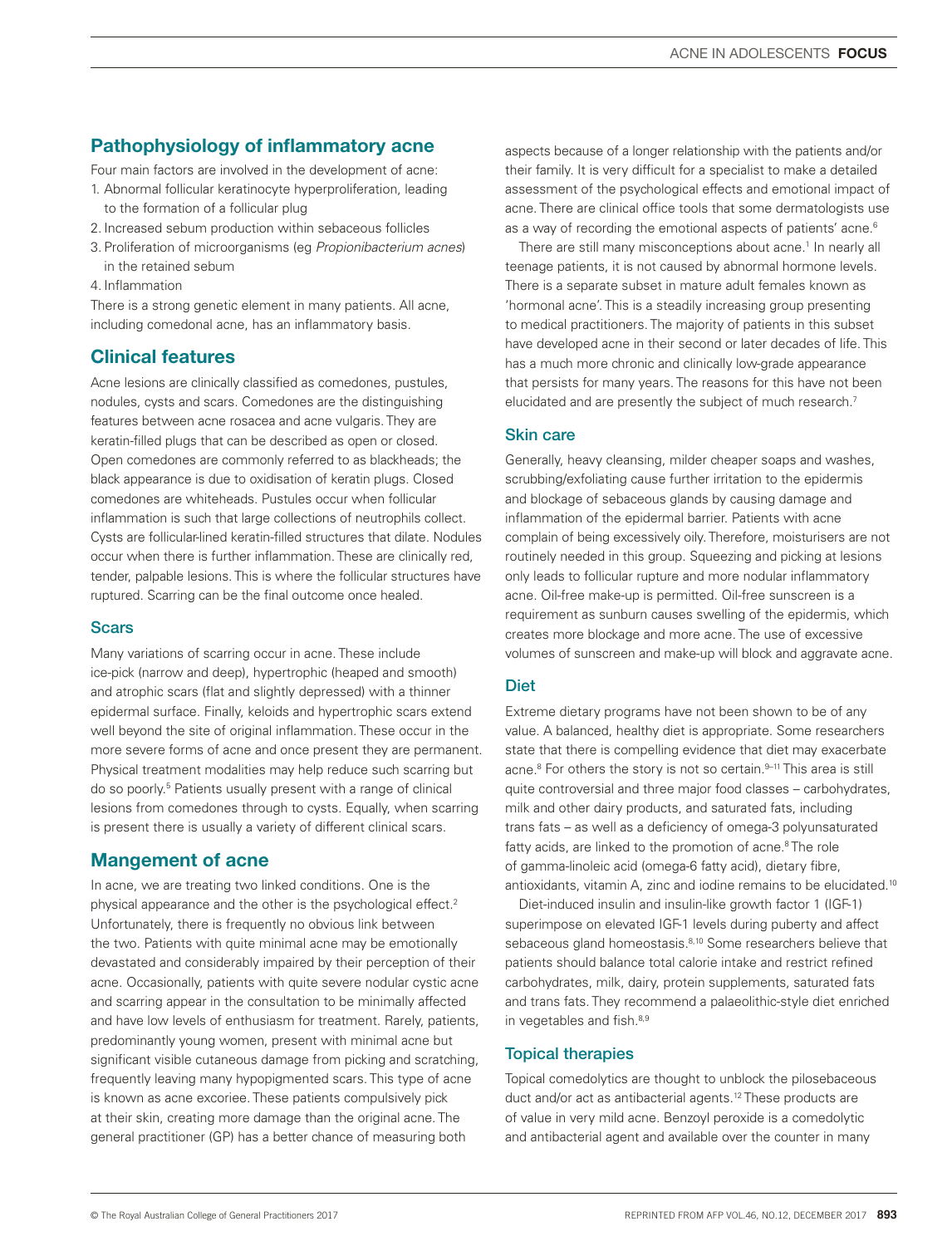different combinations and formulations. Azaleic acid is also available over the counter. Salicylic acid and alphahydroxy acids (eg glycolic acid) act as keratolytics that open comedones.

Topical retinoids (vitamin A derivatives) are the most effective comedolytics available. They may be quite irritating to delicate skin types and are associated with the potential for photosensitivity. Hence, nightly application is required. Patients need to be instructed and counselled on how to use these agents to reduce facial erythema and cutaneous desiccation, particularly in the first couple of weeks of treatment.<sup>13</sup> Topical retinoids are not recommended during pregnancy, although there is no evidence of fetal harm. If a user becomes pregnant, it is quite safe to stop using these agents.14 Topical dapsone has been released in Australia. Its mechanism of action is predominantly as an antiinflammatory agent; it is not a topical antibiotic. It works on the inflammatory cascade that leads to erythema, nodules and cysts.15

Topical antibiotics are available on prescription for the treatment of acne. They are best used twice daily. Ideally, these agents should be combined with benzoyl peroxide and/or topical retinoids. These combination agents increase the potency of the clinical response. There are significant concerns about increased antibiotic resistance with the use of topical and oral antibiotics as monotherapy in acne. By using combination products, the risk of antibiotic resistance is markedly reduced.12,16 Therefore, all acne guidelines aim to reduce the use of topical and/or systemic antibiotic therapies.16

#### Systemic therapies

Systemic treatments are required when topical agents as monotherapy are ineffective. They are usually indicated when the clinical lesions become more papular, nodular, pustular and, especially, cystic. A number of systemic antibiotics are routinely used. It is worth stressing at this point that systemic treatments take weeks to months to become effective.<sup>17</sup>

The most popular systemic agent in Australia is doxycycline at a dose of 50 mg daily. The dose can be increased depending on the size of the patient. Troublesome photosensitivity is an issue, as are administration difficulties. These medications need to be taken one hour before or two hours after a meal. This is problematic when dealing with teenage patients. Minocycline 50 mg twice daily – again higher doses are given – is often preferred to doxycycline as it is not so strongly photosensitising and is easier to take. Minocycline is given with food and is well tolerated. Higher doses and/or long-term therapy can lead to pigmentation of teeth, oral mucosa and, very rarely, skin. Issues with headache and the question of intracranial hypertension still cloud the use of this medication. It is extremely rare for systemic lupus erythematosus to be induced with this family of medications.

Second-line oral therapies include erythromycin 250–400 mg once or twice daily, trimethoprim with sulfamethoxazole 80–400 mg once or twice daily, or trimethoprim 300 mg alone

once or twice daily. Some of the newer antibiotic therapies (azithromycin 500 mg, clarithromycin 250 mg) have also been used in patients with very resistant acne. In situations where there is a failure of therapy despite using the correct dose for body weight for a minimum of three months, consider using an alternative approach. As a guideline, treatment with antibiotics should be reviewed every three to six months.

#### Combined oral contraceptives<sup>17,18</sup>

Combined oral contraceptives more likely to improve acne are those containing cyproterone acetate, desogesterel, dienogest, drospirenone or jestodene. Clinically, nearly all hormonal therapies are effective in the long-term control of acne; however, onset of visible improvement is very slow and clinical effects take at least three months to become apparent, with best results seen over six months. These therapies frequently complement oral antibiotic and topical treatments. Oral antibiotic and topical retinoid therapy give a faster improvement in acne at first. Then it is advisable to cease the oral antibiotic and continue with the topical and hormonal therapy in the long term. Many female teenagers can be maintained in the longer term with only their combined oral contraceptive. The age at which patients are first prescribed a combined oral contraceptive is becoming lower and is a clinical judgement best determined by the GP.

Spironolactone is a synthetic steroid and weak diuretic.<sup>19,20</sup> It can be prescribed as monotherapy or in conjunction with a combined oral contraceptive. In Australia, it is especially used for hypertrichosis and/or seborrhoea. The usual dose is 50–100 mg daily for at least six months. In those of slight build, the dose can be reduced by 25–50 mg. Very rarely, patients become hypotensive and there is further academic argument whether monitoring with urea and electrolytes, particularly potassium levels, is indicated. When used as monotherapy, spironolactone very rarely causes menstrual irregularities. Addition of the combined oral contraceptive pill in these patients will lead to more regular and less troublesome periods. It takes at least two to three months for a clinically apparent improvement to develop.

For particularly resistant, poorly responding acne associated with mental health issues, or severe acne, the use of oral isotretinoin is the gold standard. Prescription of isotretinoin in Australia is subject to the *Poisons Standard*. It can only be prescribed by specialist practitioners, who are predominantly dermatologists. Isotretinoin is a synthetic vitamin A derivative that is thought to reduce sebaceous gland activity. In addition, it is comedolytic and anti-inflammatory. A proper course of isotretinoin should bring long-term remission of acne in 80% of patients. It does, however, have multiple side effects, especially mucocutaneous effects. These are frequently minor but in some individuals can be quite problematic.

Of prime importance, isotretinoin is teratogenic and pregnancy must be avoided throughout treatment and for one month after cessation of therapy. The teratogenic effects predominate in very